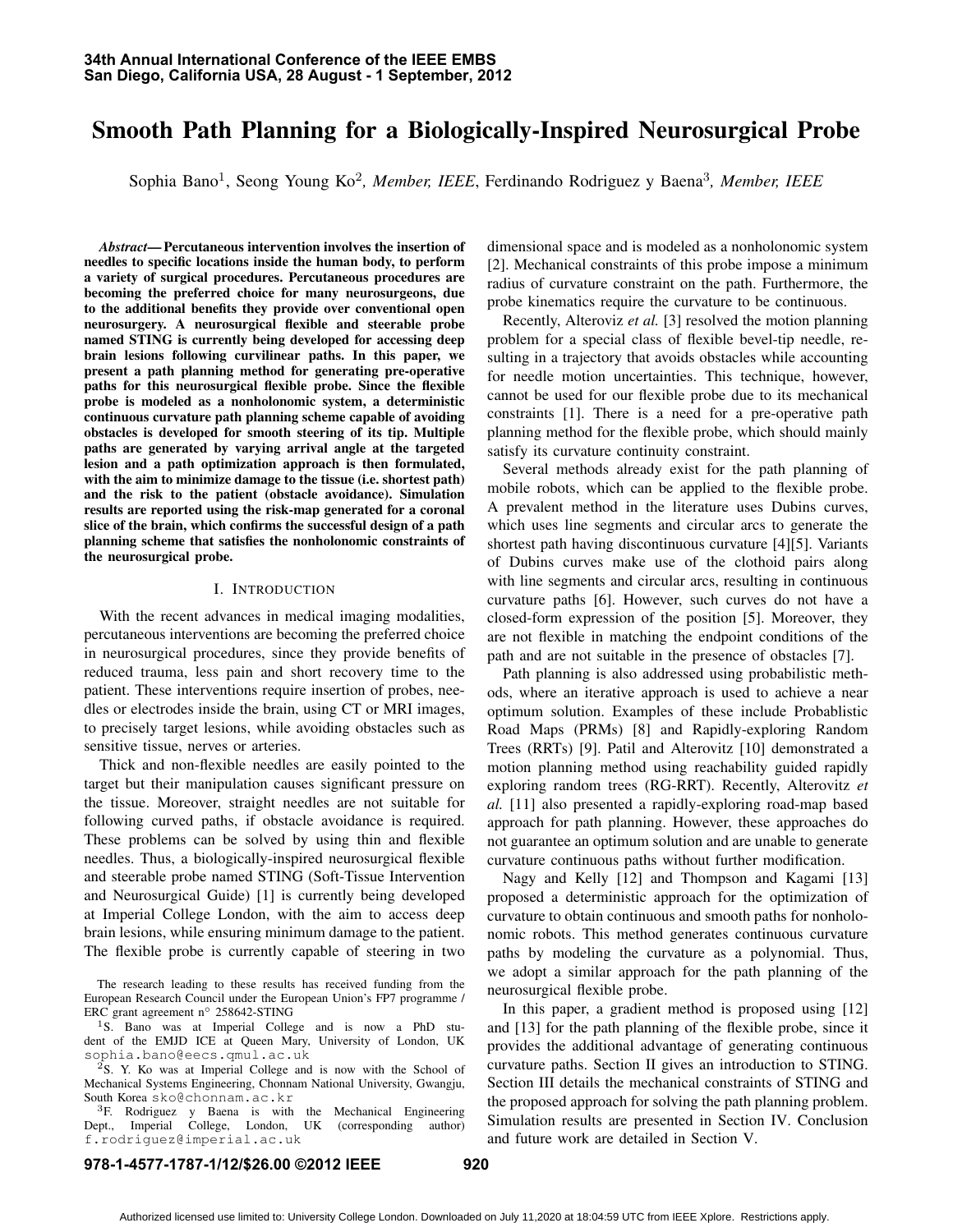

Fig. 1: Soft-Tissue Intervention and Neurosurgical Guide

# II. STING: SOFT-TISSUE INTERVENTION AND NEUROSURGICAL GUIDE

The design of STING is inspired by the ovipositor of wood wasps, which is used to penetrate the bark of wood to deliver eggs [1]. It is designed to steer in brain-like tissue, while avoiding sensitive anatomical areas to reach a deepseated target at minimum risk to the patient. Figure 1 shows the steering of STING in a gelatine sample of brain-like consistency, as in [1]. This flexible probe consists of four interlocked segments, which are capable of sliding independently with respect to each other. Control of the steering angle is achieved by varying the offset between segments, where the relationship between offset and curvature was found to be approximately linear [2].

The overall system architecture of the flexible probe is illustrated in Fig. 2. It consists of two main blocks: path planning and path following. This paper focuses on the former, which takes the pre-operative diagnostic images (Magnetic Resonance Images showing the location of the deep brain target) and the physical constraints imposed by the flexible probe as input, and provides a planned path with minimum risk as output. Preliminary results of a path following approach which was successful on a scaled-up 12mm probe prototype can be found in [2].

In this paper, we aim to compute the optimal path for the neurosurgical flexible probe from a given start point to a lesion identified on a 2D brain slice, while respecting the probe's mechanical constraints. We also implement a riskbased path planning approach, where the anatomical regions on a 2D coronal section of the brain have been labeled according to the level of risk experienced by the patient if it was to be traversed, from 'accessible' to 'avoid'.



Fig. 2: System architecture of the flexible probe

# III. CONTINUOUS CURVATURE PATH PLANNER

# *A. Mechanical Constraints of the Flexible Probe*

The flexible probe is capable of changing its direction with the help of a 'programmable bevel-tip'. An off-line continuous path planner is needed due to the mechanical limitations of the probe. These limitations are as follows:

1) The maximum curvature should be bounded, resulting in a minimum radius of curvature constraint.

- 2) A drastic change in curvature is not allowed; hence the curvature should be continuous.
- 3) The rate of change of curvature should also be bounded in order to reduce damage to the tissue.

Gradient-based nonlinear optimization methods are useful for generating smooth paths for nonholonomic robots [14]. We modified this method to adapt it for the path planning of a flexible probe because it successfully generates a continuous curvature path while avoiding obstacles. The cost function for obstacle avoidance is designed to cater for irregular shaped obstacles and to guarantee fast processing. The bound on maximum curvature and its derivative is achieved by calculating multiple paths while varying the arrival angle at a target and selecting the one which satisfies these constraints.

# *B. The Approach*

*1) Path Planning without Obstacle Avoidance:* Let  $x_0 =$  $[x_0, y_0, \theta_0, \kappa_0]^T$  and  $\underline{x}_T = [x_T, y_T, \theta_T, \kappa_T]^T$  be the start and target postures of the flexible probe. The gradient method optimizes the cubic curvature polynomial to generate deterministic continuous path between these postures. For a configuration space free of obstacles, the solution to the state equations is given in [12]:

$$
x(s) = x_0 + \int_0^s \cos(\theta(\tau)) d\tau ,
$$
  
\n
$$
y(s) = y_0 + \int_0^s \sin(\theta(\tau)) d\tau ,
$$
  
\n
$$
\theta(s) = \theta_0 + \int_0^s \kappa(\tau) d\tau ,
$$
  
\n
$$
\kappa(s) = \kappa_0 + as + bs^2 + cs^3 ,
$$
\n(1)

where  $(a, b, c)$  are the coefficients of the polynomial and *s* is the arc length. The parameter vector  $p = [a, b, c, s]^T$  is initialized and the path is computed by iteratively updating *p*. The convergence of the algorithm is guaranteed only if the termination conditions are satisfied [12].

The set of non-linear equations in (1) can be re-written in vector form as  $\underline{x} = f(p)$ , which can be linearized as follows:

$$
\Delta \underline{x} = [\frac{\partial}{\partial p} \underline{f}] \Delta \underline{p} . \tag{2}
$$

Since the degrees of freedom to control the entire endpoint state are available, its Jacobian has sufficient rank and is invertible. Thus, we solved it iteratively using (3), until convergence is achieved.

$$
\Delta \underline{p} = [\frac{\partial}{\partial \underline{p}} \underline{f}]^{-1} \Delta \underline{x} . \tag{3}
$$

The problem is treated as an inverse kinematics computation. Starting with an initial guess of *p*, the forward solution is calculated using (1) to get the end point  $\hat{x}$  for the proposed path. The Jacobian and difference  $\Delta x = \hat{x} - x_T$ are calculated and  $\Delta p$  is obtained using (3). Finally, the parameters update is computed using:

$$
\underline{p} = \underline{p} + \mu \Delta \underline{p} \quad , \tag{4}
$$

where  $\mu$  represents a constant gain. The process is repeated until *p* converges to an acceptable trajectory, while ∆*x* tends towards zero [12]. The complete method is summarized in Algorithm 1.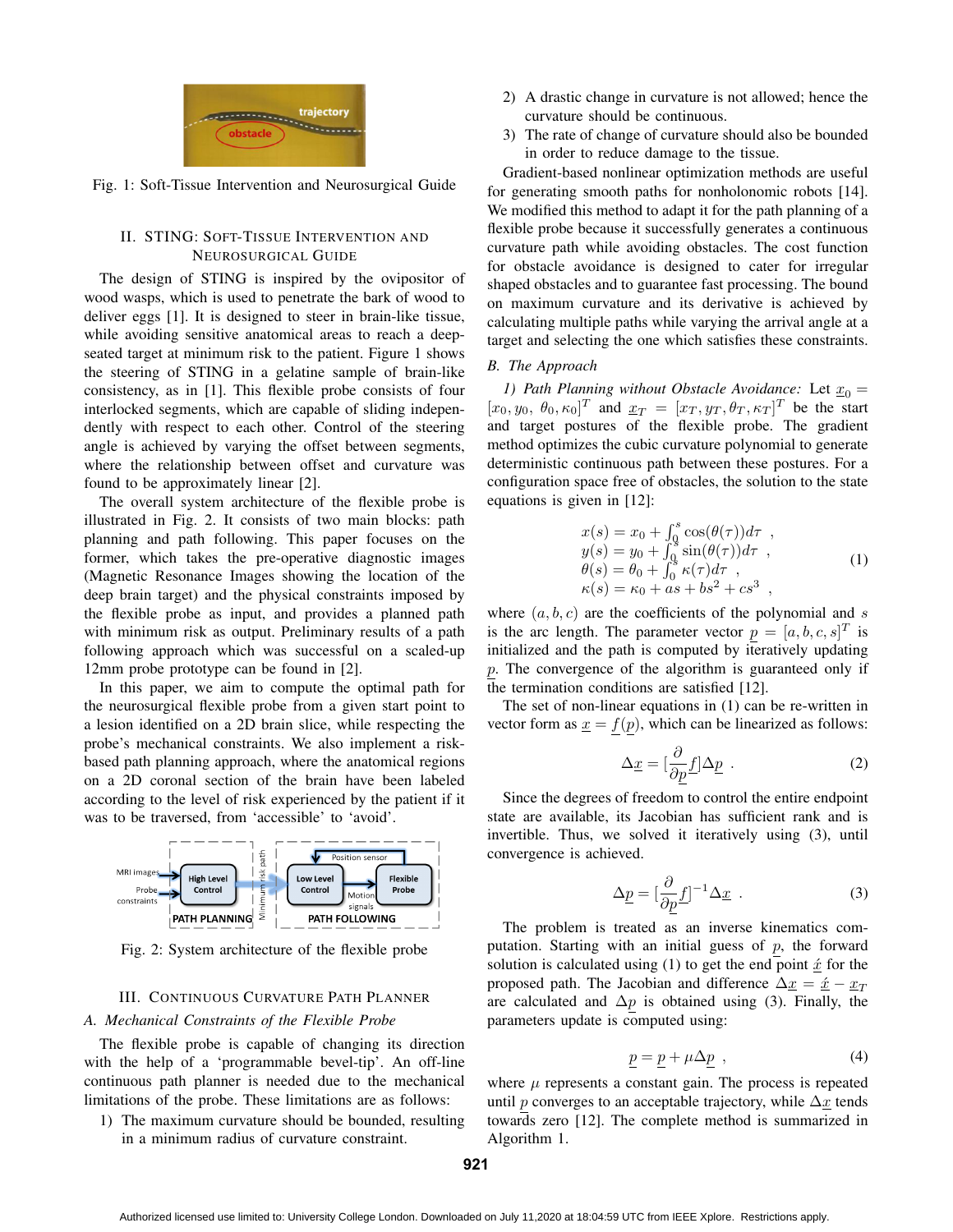$\mathbf{Algorithm} \mathbf{1} \underline{p} \leftarrow \text{GRAPHOD}(\underline{x}_0, \underline{x}_T)$ 

1: *p ←* INITIALIZE PARAMETER VECTOR(*p*)

2: **while**  $(\Delta x \not\approx 0)$  **do**<br>3: Compute forward

- 3: Compute forward solution *x ′*
- 4: Compute Jacobian and ∆*x*
- 5: Calculate ∆*p* using eq. (3)
- 6: Update parameter vector *p* using eq. (4)
- 7: end while

*2) Path Planning with Obstacle Avoidance:* The cubic curvature trajectories are extended to fourth-order polynomials and a cost function (*L*) is introduced, which describes the accumulated distance to obstacles along a trajectory [13]. The posture vector is now given by  $\underline{x} = [x, y, \theta, \kappa, L]^T$ . The trajectory generated using the fourth-order polynomial as curvature model satisfies the continuity constraints and avoids obstacles. A control point is added to parameters and the curvature polynomial is given by:

$$
\kappa(s) = \kappa_0 + as + bs^2 + cs^3 + ds^4 \tag{5}
$$

The state parameters  $\theta(s)$ ,  $x(s)$ ,  $y(s)$  are computed accordingly using (1). The new term *L*, describing the cost imposed by the presence of obstacles, is formulated as in [13]:

$$
L(s) = \int_0^s \left(\frac{\lambda}{\nu_0} + \dots + \frac{\lambda}{\nu_{N-1}}\right) d\tau , \qquad (6)
$$

where  $\lambda$  describes the repulsive quality of obstacles and  $\nu_i$ is the distance between a robot posture and an obstacle *i*.

A continuous curvature path is generated using a cubic polynomial, which is checked for obstacle collisions. If the resultant path collides with an obstacle, the approach is extended to a fourth-order polynomial optimization, where the parameter  $p = [a, b, c, d, s]$  is initialized using the result of the cubic curvature optimization and the cost function is calculated using (6). Algorithm 1 is then followed until convergence is achieved.

The cost function *L*, from [13], has several limitations. It does not take into account irregular-shaped obstacles. Furthermore, *L* becomes computationally expensive in the presence of many obstacles, thus reducing overall efficiency.

Unlike [13], we propose a new cost function  $L_{new}$  to overcome the above limitations. *Lnew* is defined such that it only consider obstacles lying in the local neighbourhood of the trajectory during the iterative update of the algorithm. We use a local neighbourhood window of size  $(2D_c + 1) \times$  $(2D_c + 1)$  (where  $D_c$  is the clearance required from the obstacles). We slide this window over the initial trajectory generated by the cubic curvature polynomial and capture the trajectory information, which is then convolved with a 2D Gaussian kernel. Finally, we define a distance measure *D*(*s*) using the above information, which is given by:

$$
D(s)_j = D_c - D_c O(x_j, y_j) \tag{7}
$$

where  $x_j$  and  $y_j$  are the *x* and *y* coordinates of the *j*th sampled trajectory point and  $O(x_j, y_j)$  is given by:





(a) A configuration space showing third (red) and fourth order (green) trajectories

of red trajectory

Fig. 3: Irregular shaped obstacles (white) are avoided using *Lnew*, resulting in fourth order continuous curvature paths

$$
O(x_j, y_j) = \sum_{k=-D_c}^{D_c} \sum_{l=-D_c}^{D_c} I(x_j + k, y_j + l) G(k, l) , \quad (8)
$$

where *I* and *G* represent the configuration space and Gaussian kernel, respectively. Thus, the new cost function *Lnew* is given by:

$$
L_{new} = \int_0^s \left(\frac{\lambda}{D(\tilde{s})_j}\right) d\tilde{s} - s \frac{\lambda}{D_c} . \tag{9}
$$

Figure 3 shows the result obtained in an example configuration space containing irregular shaped obstacles. Note that the value  $O(x_j, y_j)$  will be high when the trajectory is occluded by obstacles, thus resulting in a low value of  $D(s_i)$ . Hence, this newly designed *Lnew* produces an obstacle free path by deforming the trajectory of a cubic polynomial into a fourth order polynomial.

#### *C. Path Optimization*

We generate multiple paths by varying the target orientation  $\theta$ , since this is required in order to implement risk-based path planning on a 2D risk-map of the brain. The continuous curvature paths satisfying the maximum curvature constraint are then selected as the most feasible paths. The optimal path is the one having the minimum value for the following cost function [15]:

$$
C_i = \alpha \frac{\phi_i}{\max(\phi)} + \beta \left( 1 - \frac{\psi_i}{\max(\psi)} \right) + \gamma \frac{\eta_i}{\max(\eta)} \quad (10)
$$

where  $C_i$  refers to the *i*th path's cost,  $\phi_i$  is the length of the path,  $\psi_i$  is the minimum distance from an obstacle, and  $\eta$ *i* is the accumulated risk along the path. The weighting parameters  $\alpha$ ,  $\beta$ ,  $\gamma$  are defined by the user, such that  $\alpha + \beta + \beta$  $\gamma=1$ .

#### IV. SIMULATION RESULTS

The algorithm was developed using MATLAB *v.*7*.*9, on an Intel Core 2 CPU 6300@1*.*86*GHz* processor. The flexible probe, with a thickness of 4*mm* (outer diameter), is constrained with a maximum curvature of 0*.*01 (1*/mm*). The control error is arbitrarily set to 2*mm*. The generated path should thus have a clearance of 4*mm* from any obstacles.